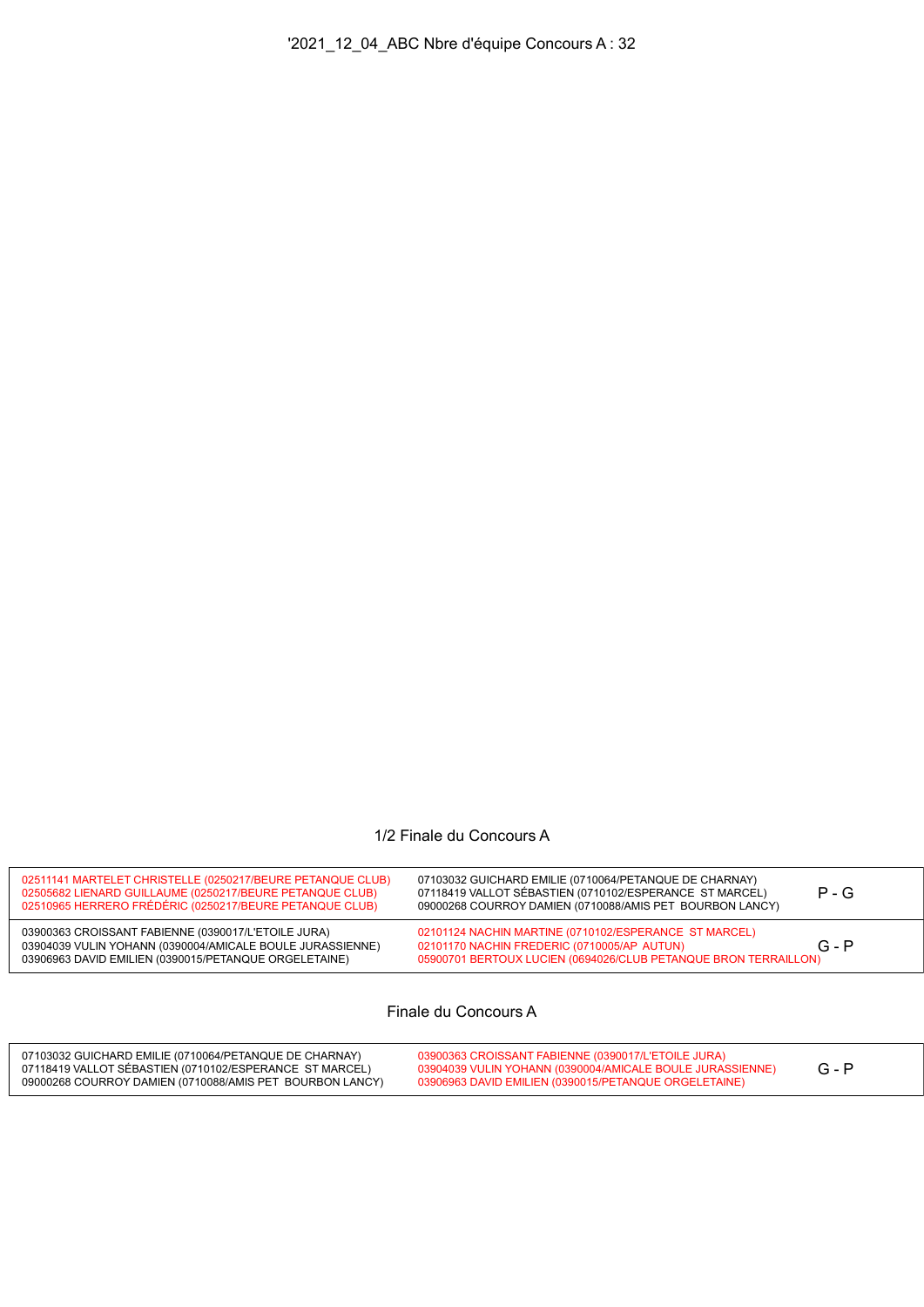## 1/2 Finale du Concours B

| 02511497 CHARMIER CLAIRE (0250301/PETANQUE DE PONTARLIER)<br>03909164 TAMBOLONI JÉRÉMY (0390028/NEY PETANQUE)<br>03908700 GALMICHE LÉO (0390029/PETANQUE DE MONT SOUS VAUDREY) 07118674 MUZEAU FLORIAN (0710080/PETANQUE SAN GERMINOISE) | 07115811 COMMEAU VANESSA (0390027/SPORTIVEMENT PETANQUE)<br>$P - G$<br>07108097 ROUILLER ANTHONY (0390027/SPORTIVEMENT PETANQUE)                                                                                                                              |  |
|------------------------------------------------------------------------------------------------------------------------------------------------------------------------------------------------------------------------------------------|---------------------------------------------------------------------------------------------------------------------------------------------------------------------------------------------------------------------------------------------------------------|--|
| 03906718 GUILLEMENEY LAURIE (0390027/SPORTIVEMENT PETANQUE)<br>07114282 DA SILVA CÉDRIC (0390027/SPORTIVEMENT PETANQUE)                                                                                                                  | 02502007 CARREZ LAURENCE (0210507/PETANQUE LONGCHAMPOISE)<br>03906081 BARTHOULOT HUBERT (0390044/AMICALE PETANQUE CHAMPVANS) - P<br>03900528 GUILLEMENEY RAPHAEL (0390027/SPORTIVEMENT PETANQUE) 02103763 VAUCHEY DIDIER (0390044/AMICALE PETANQUE CHAMPVANS) |  |

Finale du Concours B

| 07115811 COMMEAU VANESSA (0390027/SPORTIVEMENT PETANQUE)<br>07108097 ROUILLER ANTHONY (0390027/SPORTIVEMENT PETANQUE)<br>07118674 MUZEAU FLORIAN (0710080/PETANQUE SAN GERMINOISE) | 03906718 GUILLEMENEY LAURIE (0390027/SPORTIVEMENT PETANQUE)<br>07114282 DA SILVA CÉDRIC (0390027/SPORTIVEMENT PETANQUE)<br>03900528 GUILLEMENEY RAPHAEL (0390027/SPORTIVEMENT PETANQUE) |  |  |
|------------------------------------------------------------------------------------------------------------------------------------------------------------------------------------|-----------------------------------------------------------------------------------------------------------------------------------------------------------------------------------------|--|--|
|------------------------------------------------------------------------------------------------------------------------------------------------------------------------------------|-----------------------------------------------------------------------------------------------------------------------------------------------------------------------------------------|--|--|